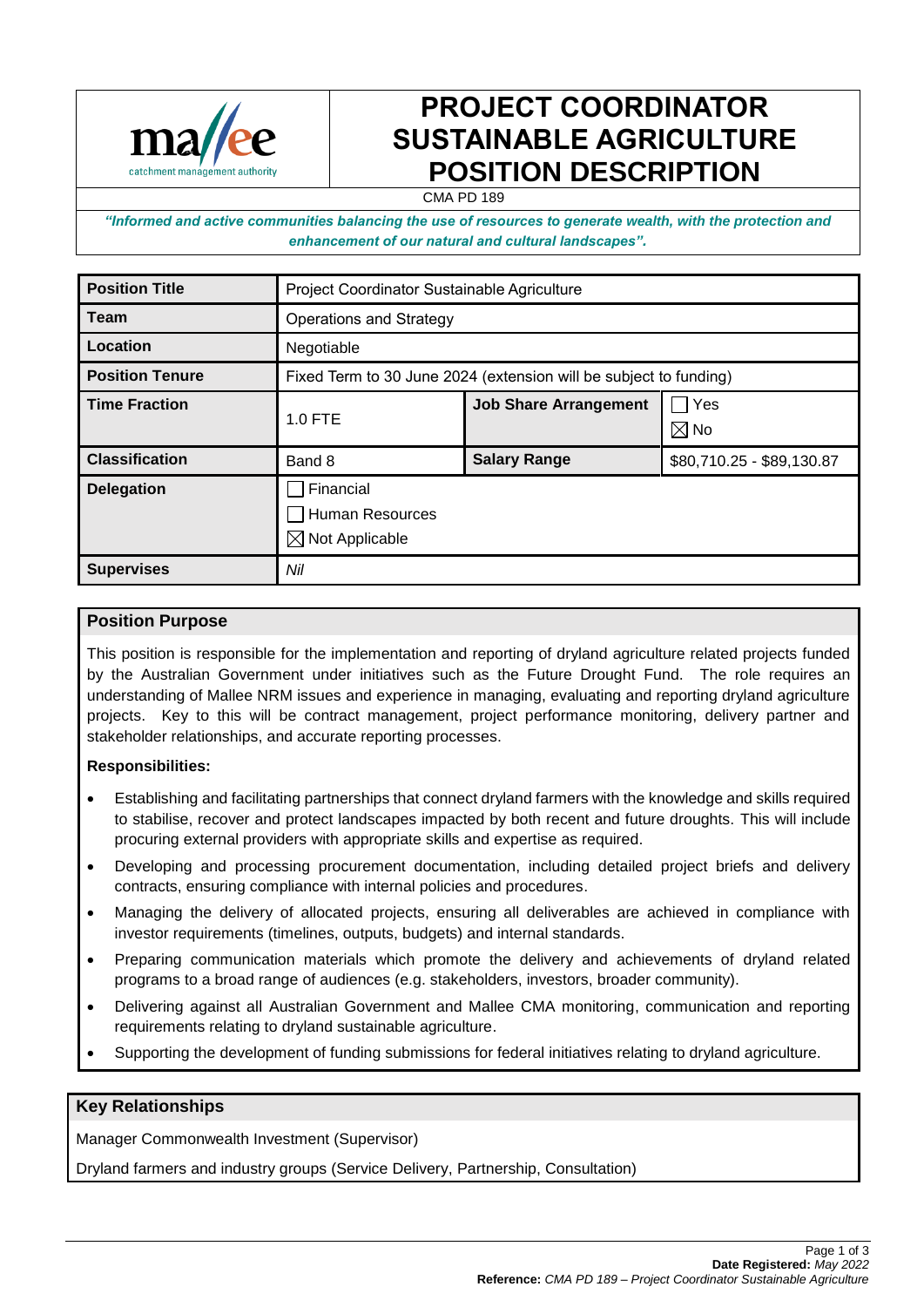Dryland agronomy and extension providers (Service Delivery, Partnership, Consultation) Mallee Sustainable Agriculture Catchment Partnership Committee (Consultation, Collaboration) Regional Agriculture Landcare Facilitators (Collaboration) Regional Landcare Coordinator and local Landcare Facilitators (Collaboration)

Mallee CMA Land and Water Advisory Committee (Consultation)

| <b>Core Capability/Sub Capability</b>                                                                                                                    | <b>Capability Level Descriptor</b>                                                                                                                                                                                                                                                                                                                                                                                                                                                                        |  |
|----------------------------------------------------------------------------------------------------------------------------------------------------------|-----------------------------------------------------------------------------------------------------------------------------------------------------------------------------------------------------------------------------------------------------------------------------------------------------------------------------------------------------------------------------------------------------------------------------------------------------------------------------------------------------------|--|
| <b>Natural Resource Management</b><br>• Knowledge of NRM assets L2<br>• Local NRM Issues L3                                                              | Builds knowledge of NRM assets and integrates management techniques<br>and plans.<br>Promotes key NRM priorities and initiatives and develops programs in<br>consideration of interested parties' issues.                                                                                                                                                                                                                                                                                                 |  |
| <b>Community and Stakeholder</b><br><b>Engagement</b><br>Partnerships and<br>Collaboration L3<br><b>Community Values L3</b><br>Investors and networks L2 | Actively identifies and analyses new interest groups and partners with the<br>interested parties in each aspect of the decision, including the development<br>of alternatives and the identification of the preferred solution.<br>Maintains and fosters engagement to empower the community to manage<br>and implement change and capture local knowledge.<br>Keeps up to date with interested parties' needs and concerns and provides<br>interested parties with information and advice.               |  |
| Professionalism<br>• Time Management L2<br>• Accountability L2<br>• Problem Solving L2<br>• Initiative and enterprise L2                                 | Manages time and maintains quality using tools effectively to assist with<br>planning and organising, even when faced with changing priorities.<br>Takes responsibility for work outcomes and helps others to understand their<br>roles and responsibilities.<br>Listens respectfully, facilitates the resolution of interested parties' and<br>colleagues' problems in respectful ways.<br>Takes initiative and supports others to look for innovative ways to improve<br>practice and service delivery. |  |
| <b>Project Delivery</b><br>Project Management L2<br><b>Budget Management L2</b><br>$\bullet$<br><b>Procurement &amp; Contract</b><br>Management L3       | Monitors project performance and provides accurate and timely project<br>reporting. Reports project variations.<br>Prepares project budgets and reviews and manages budget in accordance<br>with contract outputs.<br>Undertakes honest, transparent and appropriate decision-making practices<br>to determine path to market. Monitors contracts and manages performance<br>of contractors and staff.                                                                                                    |  |
| <b>Interpersonal Communications</b><br><b>Written Communications L2</b><br>Verbal Communications L3<br>Empathy L3                                        | Prepares accurate documents and written communications including project<br>publications, and digital and print material that incorporates content<br>appropriate for the purpose and audience.<br>Provides informed, meaningful and relevant messages when communicating<br>with staff and interested parties.<br>Understands and meets the needs of interested parties through the delivery<br>of clear and accurate information about key issues.                                                      |  |